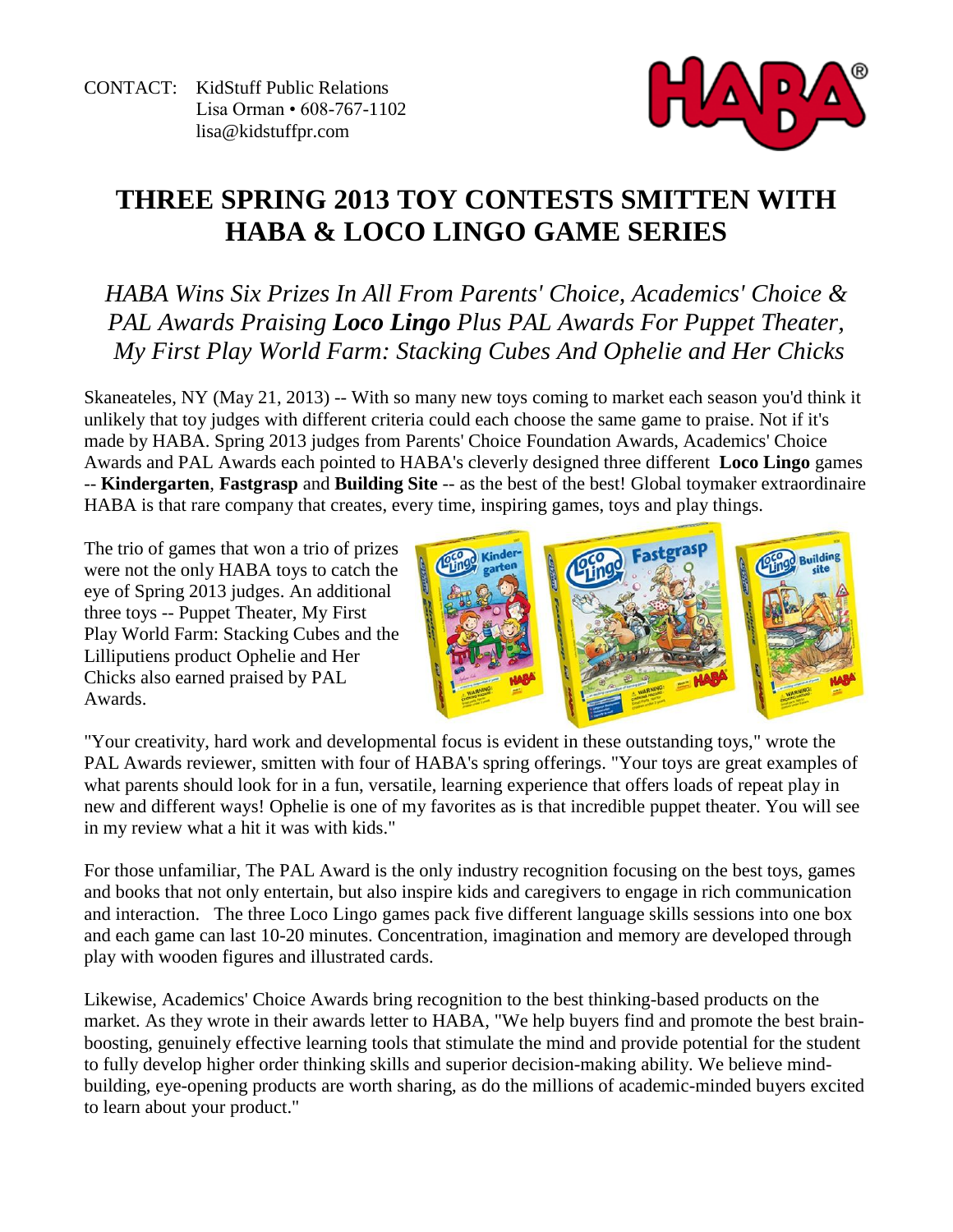The Parents' Choice Foundation follows a few simple principles when judging juvenile products, including "children deserve material to sharpen young minds, not blunt them; children learn most easily when they enjoy it and learning is fun! The Parents' Choice Recommended Seal indicates that judges found the product distinguished enough to give it a notch above an "Approval" rating -- given to wholesome products that help children enjoy developing physical, emotional, social or academic skills."

Here are HABA's four Spring 2013 prize-winning products and the reviewer's own words listed below:

#### **Loco Lingo Kindergarten • Ages 3+ • \$11.99 Loco Lingo Building Site • Ages 3+ • \$11.99 Loco Lingo Fastgrasp • Ages 3+ • \$23.99**

*Spring 2013 Parents' Choice Foundation Awards • Recommended Games 2013 Academics' Choice Awards • Brain Toy Award in recognition of Mind-Building Excellence Spring 2013 PAL Awards* 

"HABA's suite of three Loco Lingo games provides parents with a fast, fun and effective way to help build language skills in young children who are ready to learn. Loco Lingo Kindergarten is a fun learning tool for preschoolers. One tester family reported using the game to help a 5-year-old improve retelling the events of his day. The silly stories had all players laughing and learning how to properly sequence the events. Fastgrasp helps preschoolers work on listening skills, building vocabulary, and reaction times. The easy-to-follow instruction guide offers sample games and stories that can accommodate up to six players. Our parent testers enjoyed the challenge to get creative and vary the games to encourage kids to think in different ways. Much like Fastgrasp, Building Site offers five fun word games. From being the first to grab the object mentioned in the story, to being the one who remembers which objects from the story are not in the pile of objects, the games all help build concentration, reaction times and language skills." -- highlights from extensive *Parents' Choice Foundation* review

"HABA's new product, Loco Lingo, would be a great addition to any parent, teacher, or homeschooler's reading curriculum. The series offers manipulatives to aid in the development of a young child's reading comprehension skills. The children and teacher choose one of the 5 games to play (for each of the three styles of Loco Lingo). After they have chosen the game, they pick a story, poem, or riddle to be read aloud. As the teacher reads aloud the children have to listen to the passage carefully and be ready to grab a figure as soon as that figure is mentioned in the story. For instance, Loco Lingo Fastgrasp comes with small wooden figures that resemble horses, turtles, cows and squirrels. Once the reader mentions one of these animals the listener must grab the figure before the others. This game-like activity could work well with children that need a bit more competition in class. The approach aids in the development of concentration and focus. Without a doubt many children need to physically do something while being read to. Many like to be more active while hearing a short story, poem or riddle. If you are looking for something that will help keep a child's attention on the story while being read to, this would be the learning game to purchase."

-- one of many *Academics' Choice Awards* reviews

### **HABA Puppet Theater and Toy Shop • Ages 3+ • \$129.99** *Spring 2013 PAL Award*

"Rarely have I heard such an explosion of talking as when I unveiled HABA's Puppet Theater to three sisters! Each had her own puppet on hand and was parting the curtain to get some dialogue in before the next one-stepped forward. Everyone loved the easy setup as we hung our puppet sign